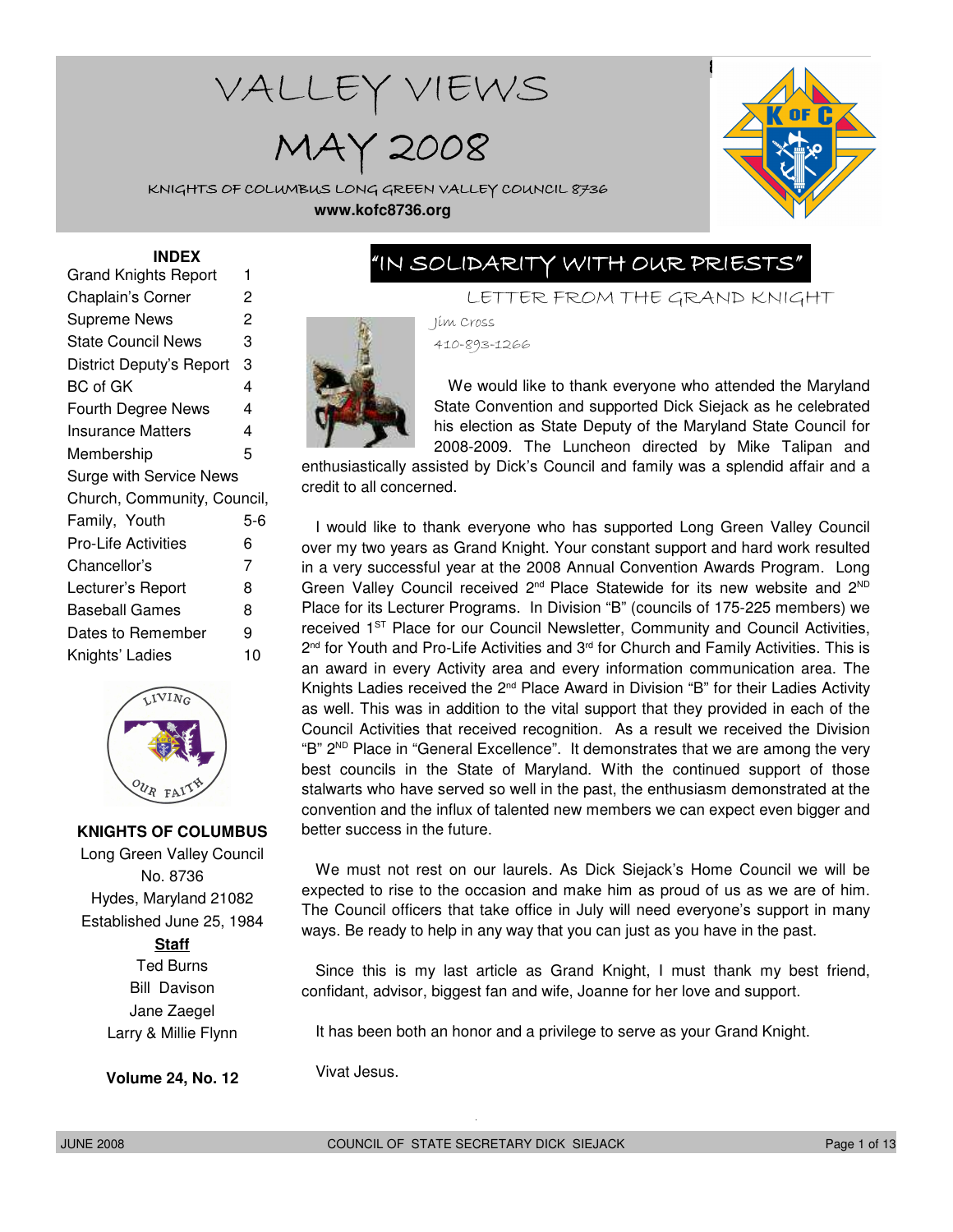

### **CHAPLAIN'S REPORT**

Fr. Willie Franken 410-592-6206 WFranken@archbalt.org

After the wet month of May, I hope that June brings us good

weather and plenty of sunshine. Schools will end another year, and many will head on vacation to Ocean City and other vacation spots. Summer is here and it is time to get away, to relax, and to spend some real quality time with our loved ones, and our friends. So let's not make the summer too busy with lots of activity. Take some time to renew yourself and to renew your relationship with the Lord.

At the end of this month, the Church will celebrate the Feast of Saints Peter and Paul. Pope Benedict XVI will declare a special year to honor the life and works of Saint Paul. Paul went from being filled with hatred of Jesus and the early Christians, to a great love for Jesus. Paul experienced conversion in his life and, after it, he searched out Jesus in his life. Paul is a wonderful role model for us because he was so human. In spite of his flawed human side, he became God's instrument to spread the gospel message to the Gentiles. God will work in us as well to bring others to know Jesus.

# **Poll: Big Shift Among Practicing and Non-Practicing Catholics After Papal Visit**

New polling data released May 8 by the Knights of Columbus shows that Pope Benedict XVI's visit to the United States in April produced a sharp jump in the proportion of American Catholics with a more positive view of the pope following his trip.

The information provides data specifically about Catholics, and is a companion to the analysis released April 30 about the views of Americans generally. The Marist College Institute for Public Opinion interviewed 1,013 adults nationwide, and the survey results are from an over sample of an additional 502 Catholics nationwide, and are statistically significant at  $\pm 4.4$  percent. All polling was done between April 22 and April 29, 2008, immediately following the pope's return to Rome.

Of particular interest are data showing much more positive views among both practicing and non-practicing Catholics. For example, the proportion of practicing Catholics describing Benedict positively as a spiritual leader went from 70 percent before the visit to 82 percent afterward, a 12 percent jump. Among non-practicing Catholics, the proportion went from 62 percent before the visit to 79 percent afterward, a 17 percent jump.

A majority of Catholics, 54 percent, said they were more in touch with their spiritual values as a result of the pope's visit, and 41 percent said they were more likely to vote in the November elections as a result. Sixty-four percent of Catholics said

#### **SUPREME COUNCIL NEWS**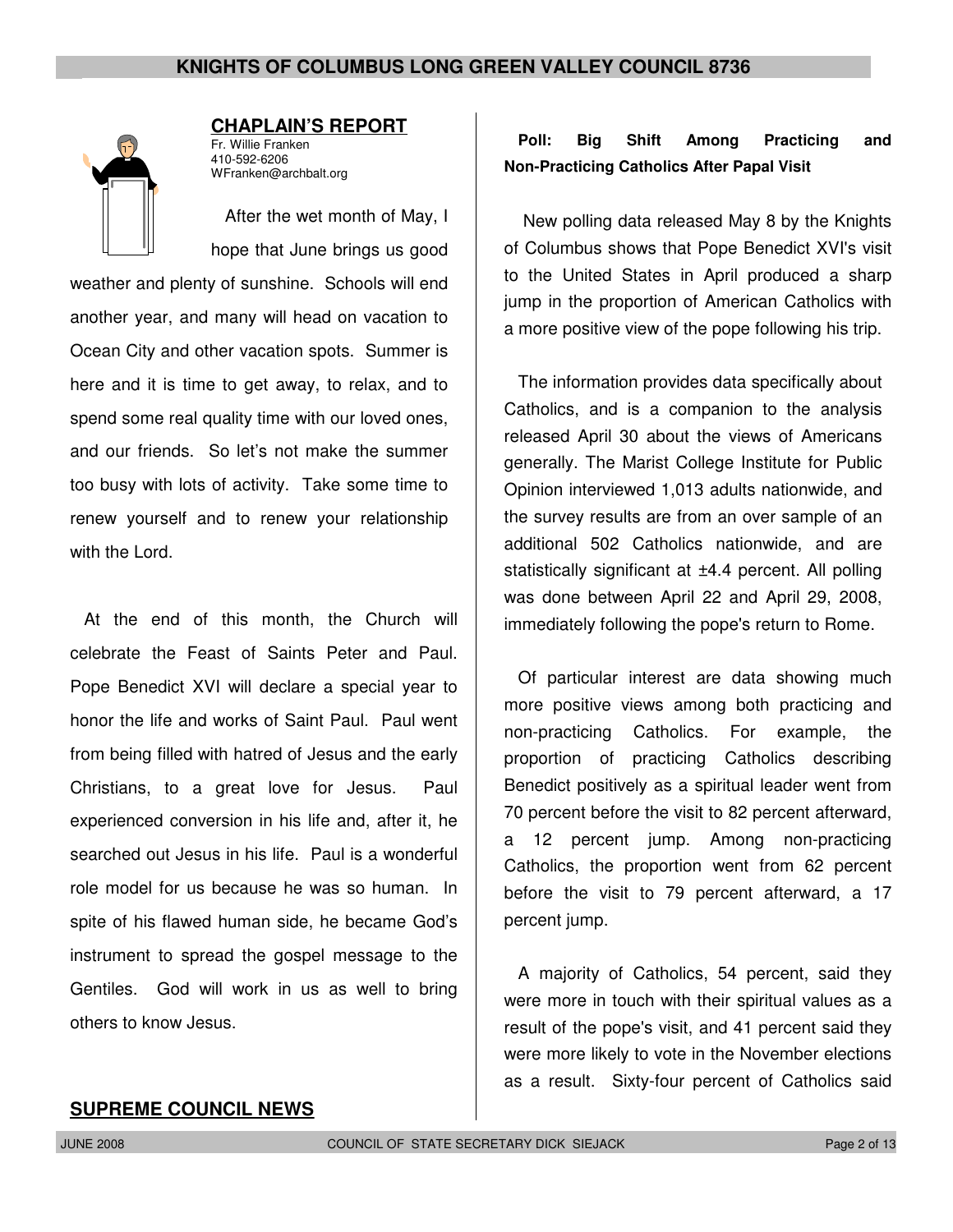they better understand the Catholic Church's position on important issues as a result of the trip.

Among the other key findings:

"88 percent of practicing Catholic, and 73 percent of non-practicing Catholics say the trip met or exceeded their expectations.

"72 percent of Catholics have a more positive view of the Church as a result of the visit, including 82 percent of practicing Catholics and 56 percent of non-practicing Catholics.

"81 percent of Catholics - practicing and non-practicing - have a positive view of Pope Benedict, compared to 63 percent before the visit.

"72 percent have a more positive view of the Catholic Church, including 82 percent of practicing and 56 percent of non-practicing Catholics.

"82 percent of American Catholics view Pope Benedict positively as a world leader

Also important, half (50 percent) say they are more likely to lead a moral life and make family a bigger part of their lives, while nearly 40 percent say they are more likely to become more active in their community or church.

Supreme Knight Carl Anderson said that the poll results "show clearly that Pope Benedict has presented the Catholics of the United States with a tremendous opportunity. Americans are a religious people, and they responded very positively to the message of faith, hope and love that the Holy Father delivered throughout his visit. It is now up to all of us in the Catholic community to walk through the door he has opened for us, and work together to build a civilization of love."

We have just finished a very successful  $110<sup>th</sup>$ annual Maryland State Council convention in Ocean City on May 16, 17 & 18. Thanks to all our brother Knights who attended and made it so enjoyable.

On Sunday May  $18<sup>th</sup>$  we held the election of State Council Officers. The newly elected officers for the Fraternal Year 2008 – 2009 are: Richard V. Siejack as State Deputy, Peter Davio as State Secretary, William C. Kuchmas III as State Treasurer, Stephen J. Adamczyk as State Advocate, and Stephen M. Cohen as State Warden. Congratulations to the newly elected officers.

The 111<sup>th</sup> annual Convention will be held on the weekend of May 15, 16 & 17, 2009 in Ocean City once again at the Princess Royale Hotel. We look forward to seeing you there.

# **DISTRICT DEPUTY REPORT**

Ed Colvin, District Deputy 2

Congratulations to Long Green Valley and Fr. Maurice J. Wolfe Councils for their success at the State Convention. Best always to our Worthy Brother, Richard V. Siejack on his election to State Deputy. We are honored and will become District 1 on July 1st.

Congratulate Dick when you see him. Congratulations also to PCP Steve Cohen on his election to State Warden.

There is still time to bring in new members. I challenge each council to bring in new members at the First Degree at Fr. Wolfe on June 16th.

#### **STATE REPORT**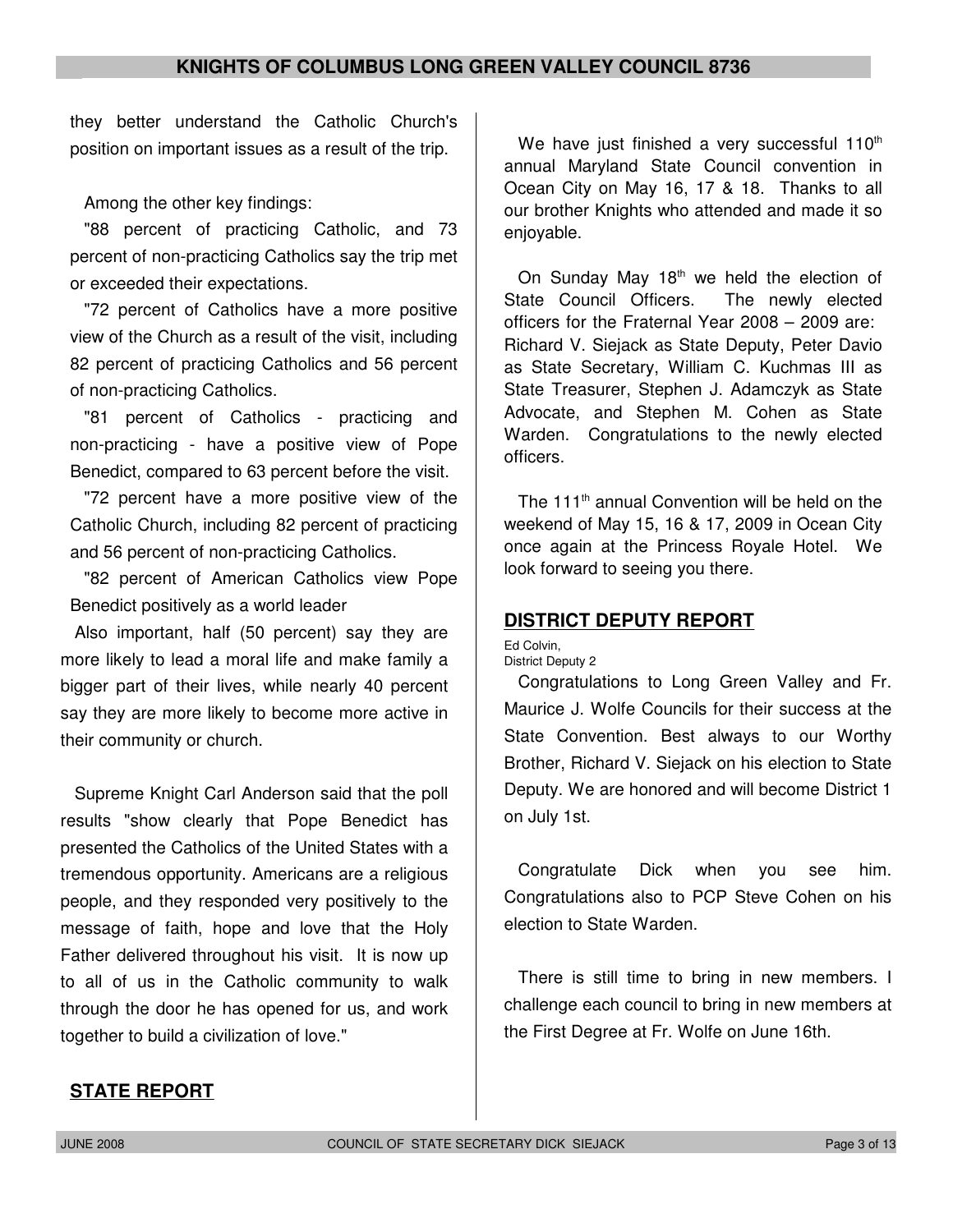This is my last article as your District Deputy. On July 1st, FDD, PGK, PFN Brian O'Connor will assume the DD position. Connie and I thank all of you for your hospitality during the past 2 years. We pray that all of the councils in District 1 will continue to be successful and continue to excel.

**BALTIMORE CHAPTER OF GRAND KNIGHTS E. Jere Danaher, Jr., President, PGN, FDD, PFN Danaher2@verizon.net 410 426 8236**

My Brothers All,

My year as President comes to a close as well as my five years in the Chapter Chairs. They have flown by! I would like to thank the councils and Grand Knights who have supported our efforts at Villa Maria and the Gallagher Center. I would also like to thank the Maryland State Council officers, District Deputies, Chairman and Directors for dispensing their valuable information. I must really thank my chair officer who has demonstrated our principle of UNITY throughout the years. Without the guidance of our Chaplains Fr. Richard, Monsignor Chet, Fr. Jason and especially Father Donald, we would have been lost. I must mention two additional groups that support the Baltimore Chapter: First, the PAST CHAPTER PRESIDENTS. They have filled the chapter chairmanships in a wonderful manor: Second, the WIVES of the Chapter Chair officers and especially Vicky Cohen, John Price's backup support for her efforts dealing with John and the minutes.

May the Lord continue to bless each and every one of you and your families for all your efforts on behalf of GOD'S SPECIAL CHILDREN.



#### **FOURTH DEGREE NEWS**

Archbishop John Carroll Assembly 2378 Faithful Navigator Pete Fritz 410-692-5949 Pfritz@myfamilygateway.com

My Brother Knights:

This will be my last news report for Archbishop John Carroll Assembly as Faithful Navigator. My term as Faithful Navigator will be ending in June. Michael Georgulas will be our new Faithful Navigator for 2008-2009 fraternal year.

Congratulations are in order for our Brother Sir Knight Richard V. Siejack on his election as State Deputy of Maryland State Council. Best wishes from all your Brother Sir Knights.

I would also like to congratulate our District and Long Green Valley Council for the excellent job they did at the convention both in the hospitality room and the reception for Brother Siejack on Sunday afternoon, Good Job.

**June 19th., 2008** – Regular meeting (Officers Casual) at Long Green Valley Council at 8:00 P.M..

**July 17th., 2008** – Regular meeting (Officers Casual) at Fr. O'Neill Council, 616 S Seminary Avenue, Lutherville, MD 21093., at 8:00 P.M.

**August 21st., 2008** - We have traditionally had no meeting in August and therefore, there will be no meeting in August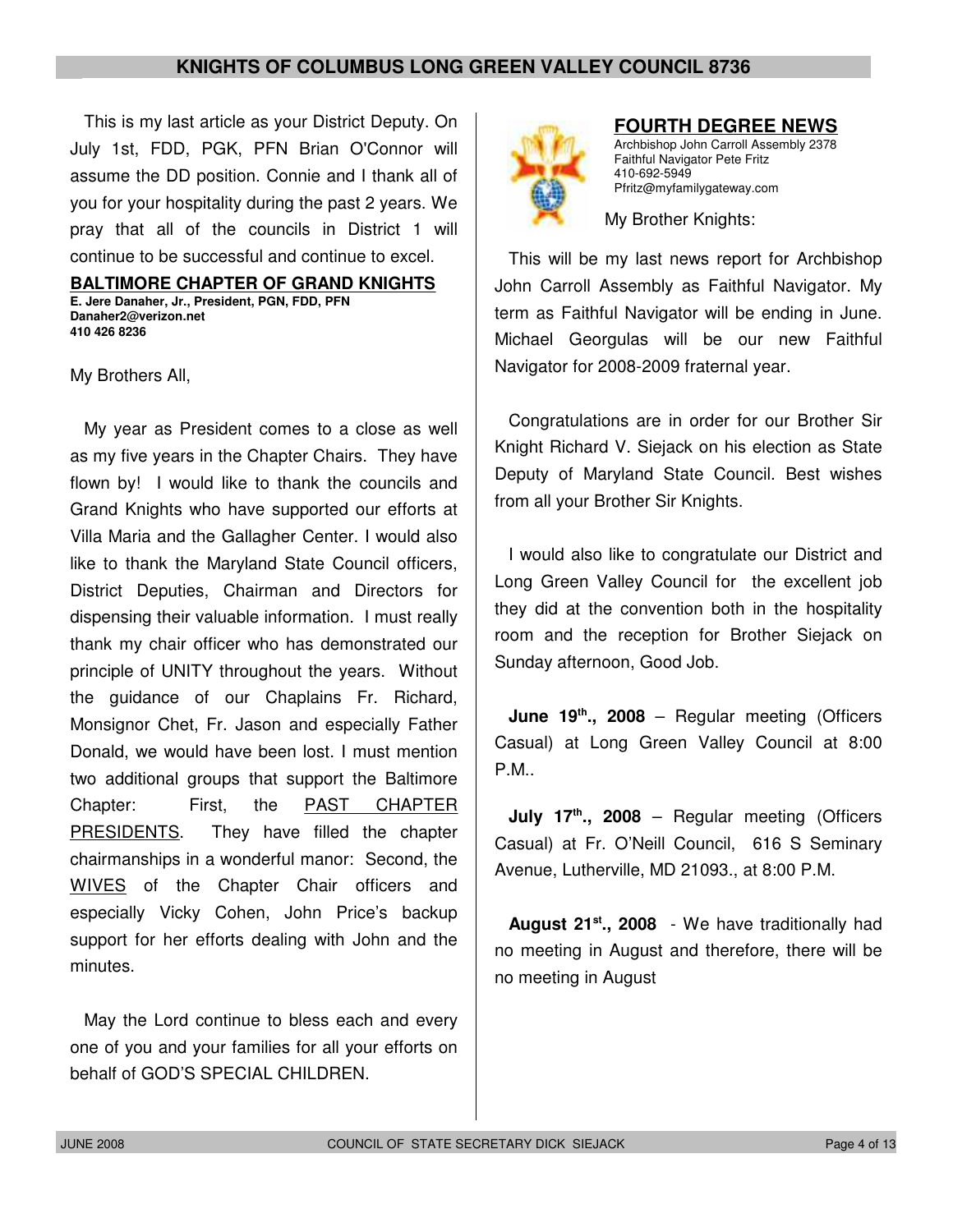

#### **INSURANCE MATTERS**

Tom White, FICF, CSA 410.581.1740 800.562.1882 tomwhitekofc@verizon.net

#### FRATERNAL BENEFITS "No Greater Love"

The accident was in the morning paper and on the local news. A tractor trailer side-swiped a car on a busy road in the early hours of the morning. The driver of the car, a 38 year old man, was killed instantly. He had been heading home to his wife and three children after a day-long business meeting. The driver of the car was a member of the Knights of Columbus and, more importantly, an insured member.

When the agent visited with "Joe" and his wife in their home, trying to determine what kind of insurance solution would be right for Joe and his family, there were of course many interruptions from his young family. But, about an hour later, the paperwork was finished that would adequately provide for his family if anything happened to him at any time over the next 20 years. No one ever realized that, less than two years later, the agent would be delivering a substantial claim check to his wife.

When delivering the check to his widow, the pain was obvious in her eyes and in her voice. She just couldn't believe that the love of her life was gone. She commented how she and the children missed Joe. But she also said how grateful she was that Joe was a Knight and that he was so concerned about his family that he had taken the time and initiative to be sure that they would be taken care of if his life was cut short. Because of his Knights

of Columbus insurance policy, "Joe's" family would be properly cared for. The bills would be paid and their dreams of higher education for the kids would still come true.

Joe truly believed in the first principle of our Order – Charity. There is no greater charity that we, as Brother Knights, can provide than the care of our spouse and children. Don't you owe the same concern to your family? Call me, and let's talk about how the Knights of Columbus can help you provide the proper protection for you and your loved ones. Tempus fugit, momento mori!

#### **MEMBERSHIP**

Jim Schmidt, Sr, PGK 410-592-8891 snstrngjim@msn.com

I was looking at the most recent roster and I noticed that about 150 members don't attend any meetings. Some of you helped start this Council and I'd like to see you again. If anyone has a trouble getting to a meeting I'm sure we can pick you up and return you home safely. Hope to see you soon.



#### **CHURCH ACTIVITIES**

John Stansfield 410-836-0862 ressq351@verizon.net

Don't forget the fifth Sunday Mass at 7:30 AM, June 29 at St. Johns Parish, followed by a breakfast at the

Sunshine Grill.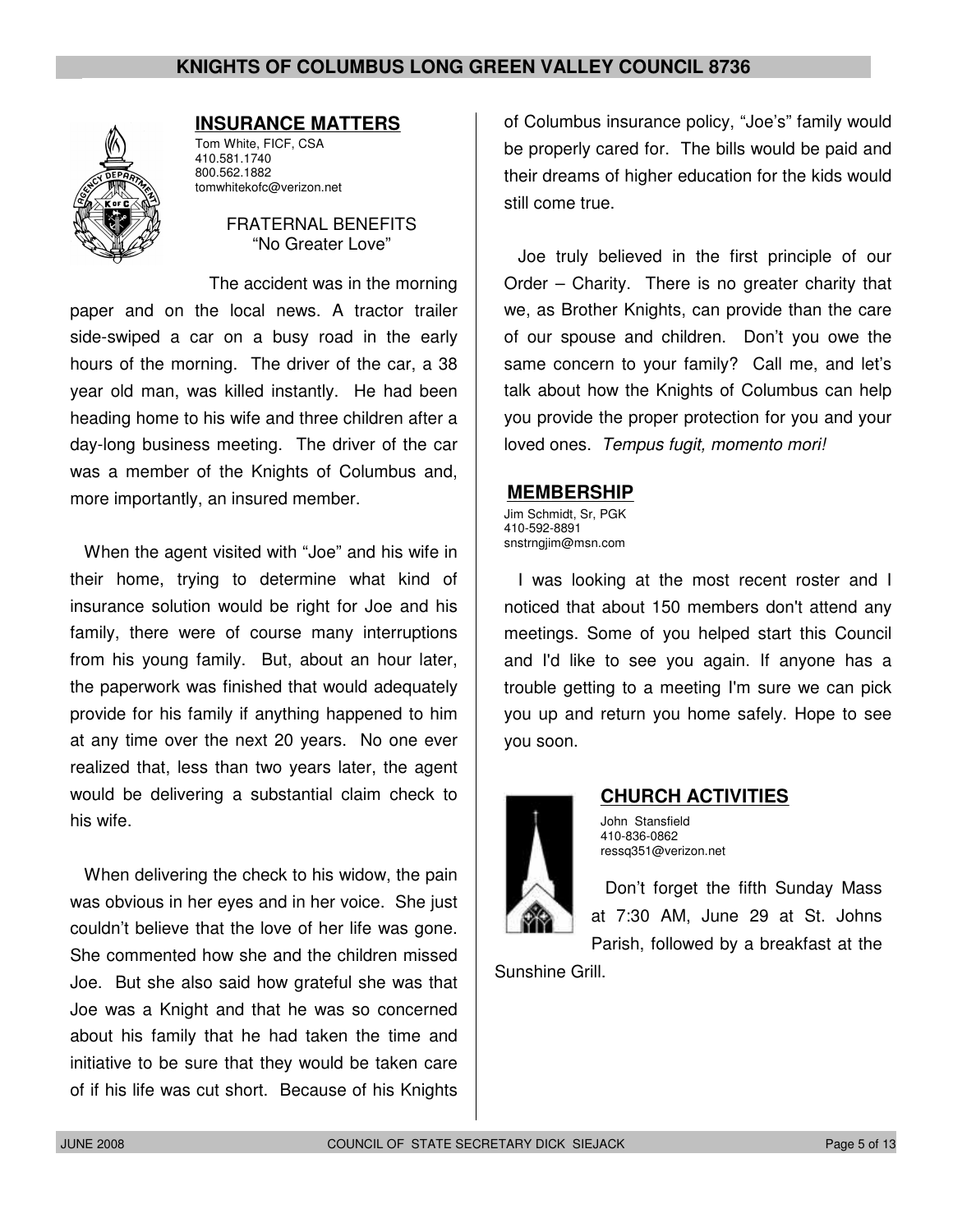#### **COMMUNITY ACTIVITIES**

Bob Renshaw, Director 410-592-8406

The Community Blood Drive is June 7 between 7 am and 1 p.m... If you have not already done so, call Tom Zaegel at 410-557-4465 for an appointment.

Community activities have involved the work of many good people who I would like to acknowledge this last report of the fraternal year. Many thanks to Tom Zaegel for chairing the blood drive in the Fall and the Spring, to Carroll McComas and his helpers Bill Seibert , John Caine, Jim Schmidt and Pete Stankoski for the apple picking project, to Jim Billingslea and George Landefeld for chairing the Tootsie Roll Program, and to Jim Schmidt, Sr for chairing the Light the Night. Special tanks go to John Mayni for chairing what has now become the holiday project. He and his staff provided food for the hungry not only at Thanksgiving but at Christmas and Easter also. It is obvious that the sisters at the Gift of Hope Convent have come to depend upon the generosity of Long Green Council for support.

#### **COUNCIL ACTIVITIES**

Jim Schmidt Jr.

Thank you and congratulation's to all those fellow brother knights for all their hard work and help this past fraternal year. As a result the Council was awarded a 1st place award in Council activities at this years Maryland State Convention.

On June 21 & 22-- we are planning on working on our house siding project. We could use both

"skilled" and "unskilled" help. We will find a job for everyone who comes to work. If you are interested send me an e-mail at  $\frac{imtr}{m}$  aol.com and leave me a message. I will get back with you on a time or if anything changes on the date. We will need help removing the old siding, repairing any rotten boards and putting up the new siding. Refreshments and lunch will be provided for all present.

Council shirts and hats are on sale. We have three colors of hats on sale for \$15 each. Also on sale are both long sleeve and short sleeve button down shirts with the K of C logo and Long Green Valley Council on the front of them. Also on sale are micro fiber, moisture wicking polo shirts. All shirt are available in either white or green and are \$25 each.

Don't forget the fifth Sunday Mass at 7:30 AM, June 29 at St. Johns Parish, followed by a breakfast at the Sunshine Grill.

#### **YOUTH ACTIVITIES**

Chris Phillips, Director 410-592-5337 Chris.phillips@liebert.com

#### **Rocket Launch**

When: Sunday June 1st at 2 PM Where: St. John's Parking Lot Why: Free Food & Fun

We are set for the council's Rocket Launch this year. Over 30 rockets have been distributed, thanks to the help of Jim Schmidt and St. John's school.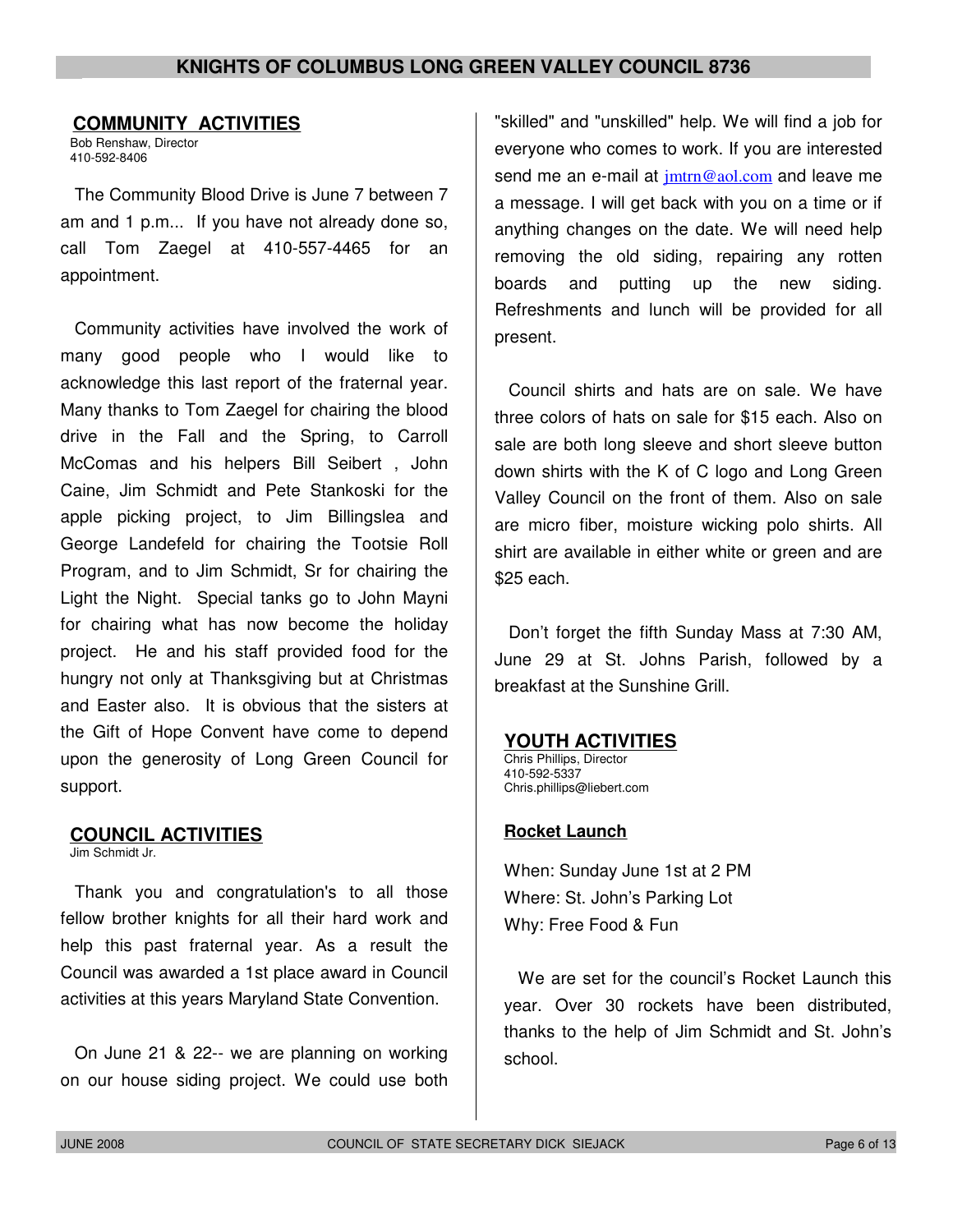There are still about 15 rockets left if someone needs one. If you are interested in obtaining the larger rockets, they are available at .

We expect to serve hamburgers and hot dogs, so join us for a fun afternoon. We will need judges for the prizes, and help for the launch as well. If you need a rocket, contact me at 410-592-5337.

#### **PRO-LIFE ACTIVITIES**

Jim Cross 410-893-1266

We would like to thank those who distributed marigolds to Mothers on Mothers Day at all the Masses May 10-11. Also thank you again to those that participated in the letter signing event last January. The Maryland Catholic Conference was pleased with this initial attempt and is planning to do it again next Legislative Session in 2009. Lessons learned will be used to improve the process. The 2008 session went suddenly from an initiative for funding to a defensive posture as the Pro-Abortion Lobby reacted aggressively to the attempt to question their funding. They attempted to have a law passed that required a disclaimer by Pro-Life agencies that said they were not required to tell the truth at their agencies. One of the so called untruths that Pro-Abortion Forces wish to discredit is revealing the fact that there is increasing evidence that abortion increases Breast Cancer Risks. Planned Parenthood had revenue of over \$1 Billion in 2006. One third from abortions which they claim is only 3% of their activity in other reports, one third from government grants to reduce unwanted pregnancies and one third from donations. They are protecting their financial turf with a vengeance.

Keep on praying. Our prayers may be answered in ways that we can't imagine.

#### **LECTURER'S REPORT**

Joe Wenderoth 410-592-9718 Home 410-682-1366 Work JOEW03@HUGHES.NET

The May 27<sup>th</sup> Social Meeting Lecturer program was handout material to help members prepare for Flag Day in June. Maryland has a proud United States Flag heritage including Fort McHenry, a turning point in the War of 1812, Betsy Ross' defense of the flag and more. Please contact me by e-mail if you want a soft copy of the material. Check the Council website for updates regarding the Lecturer program as the new team of officers takes over.

Also, from last month's lecturer program, here is the link to the Camp GLOW pages on the Archdiocesan website http://www.archbalt.org/evangelization-catechesis/ special/camp-glow.cfm

The dates for the two sessions this year are June 15th through 20th and July 20th through 25th. Both are at the Msgr. O'Dwyer Retreat House in Sparks, MD. Let me know by e-mail, telephone or other means if you would like to visit to Camp Glow in June or July and I will organize a group visit. Stay tuned.

It was great to see the large Long Green Valley Council contingent at the State Convention! We proudly helped welcome in new Sate Deputy, our own Dick Siejack. Just as important we had a great time to socializing with brothers and their wives.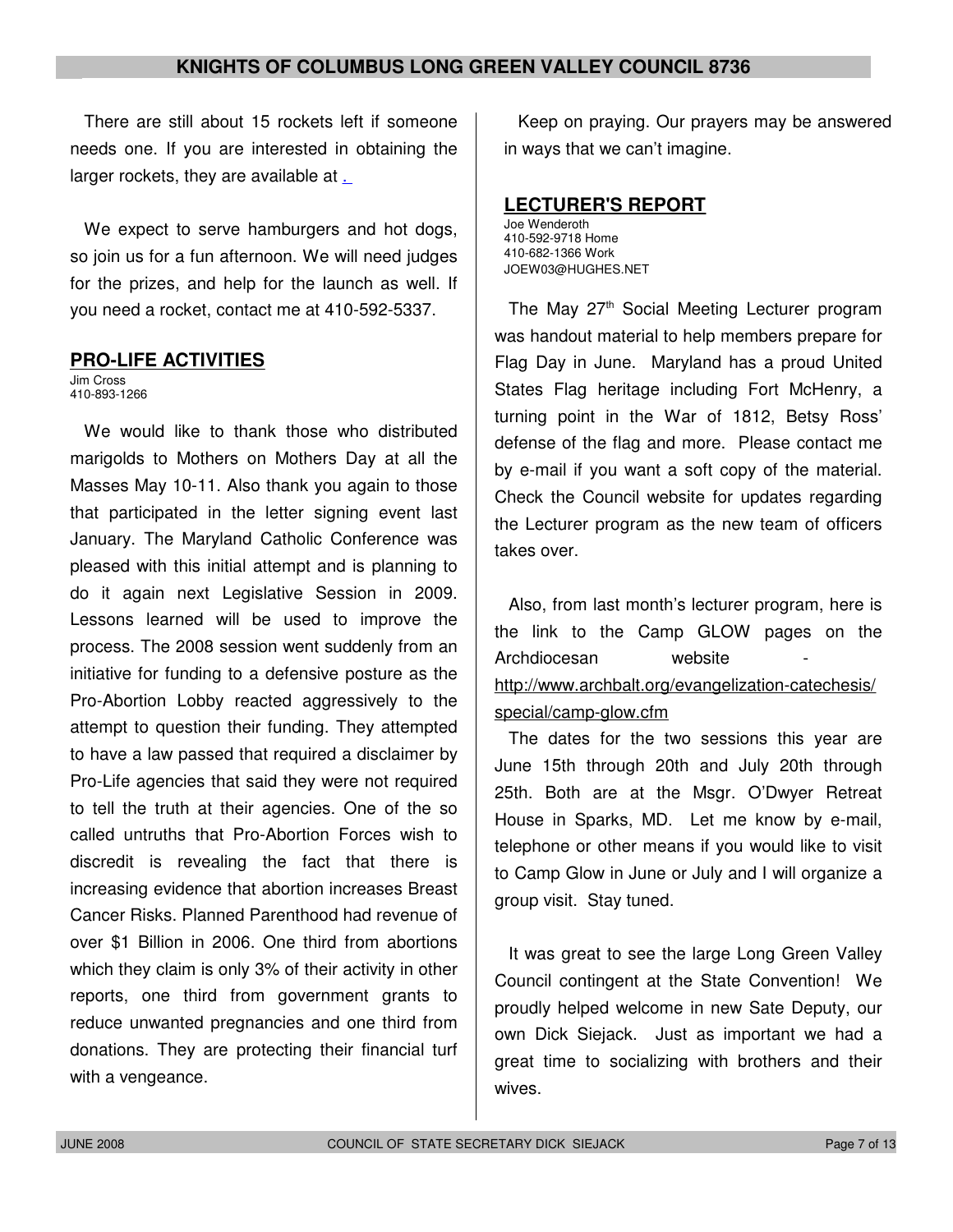Lecturer Puzzle Contest: Submit an entry for a chance at the \$1,000 prize (if you get the lucky scratch off ticket). Now that is an economic stimulus package! Try your hand at the June puzzle "Body Parts". You can e-mail or snail mail answers to the Lecturer. The Knight's Ladies continue to be invited to compete. Best score wins. Ties resolved by random drawing. Congratulations to Grace Mayni, persistent entrant in the puzzle contest and winner of the May "Divide to Unite" puzzle with **Wed and Weld**. Grace's entry was selected from the vast collection of submitted, correct answers.

## **June Puzzle: Body Parts**

**Name two parts of the body that are pluralized not by adding an s to their names, but by changing their vowels.**

Good luck. Send responses by e-mail or snail mail to PO Box 9779, Baldwin 21013.

Please follow the Long Green Valley Council web site www.kofc8736.org for electronic copies of the newsletters which include the much anticipated Lecturer's puzzle contest. In the near future you will find all the puzzles AND past puzzle answers! I know you can't wait.

#### **BASEBALL**

Bob Dee

I want to thank all of the volunteers who worked the afternoon ball game with Boston on May 14<sup>th</sup>.

They are:

Andy Amasia Larry Polk

Barbara Caine Tom Rowan

| <b>Courtney Caine</b> | <b>Bill Schammel</b> |
|-----------------------|----------------------|
| John Caine            | Jim Schmidt, Jr.     |
| <b>Bill Davison</b>   | Tom Wagner           |
| John Mayni            | Tom Weber            |
| Ed Nordberg           | Tom Zaegel           |

The next two games, both night games, are on Friday June  $13<sup>th</sup>$  and Thursday June  $19<sup>th</sup>$ . Coming up quickly in July, we have the July 4th game starting at 4:35.

I have to E-mail the names of those volunteers who are going to work 72 hours prior to the game, or ARAMARK will cancel us working the game. Those who work the 7:05 game should report to the stand between 3:00 & 3:30 P.M., if they can make it to help with setting up. If not feasible, please come as soon as you can.

#### **CHANCELLOR'S REPORT**

**Bob McGraw Work 410-887-1828 Cell 443-299-7732 E-mail rsmcgraw@verizon.net**

Feel free to contact me if you know of any brother or family member that is need of prayers.

Please continue to pray for the following:

#### **Brothers:**

Fr. Jack Collopy Alan Woodman Dick Spinner Vince Wheeler John Robinson Norm Bronzert Charles Crogan George Fitzpatrick William Seibert Matthew Maguire Francis Huebler Ross Galeano Tim Calvert Pop Stritzinger Mike Talipan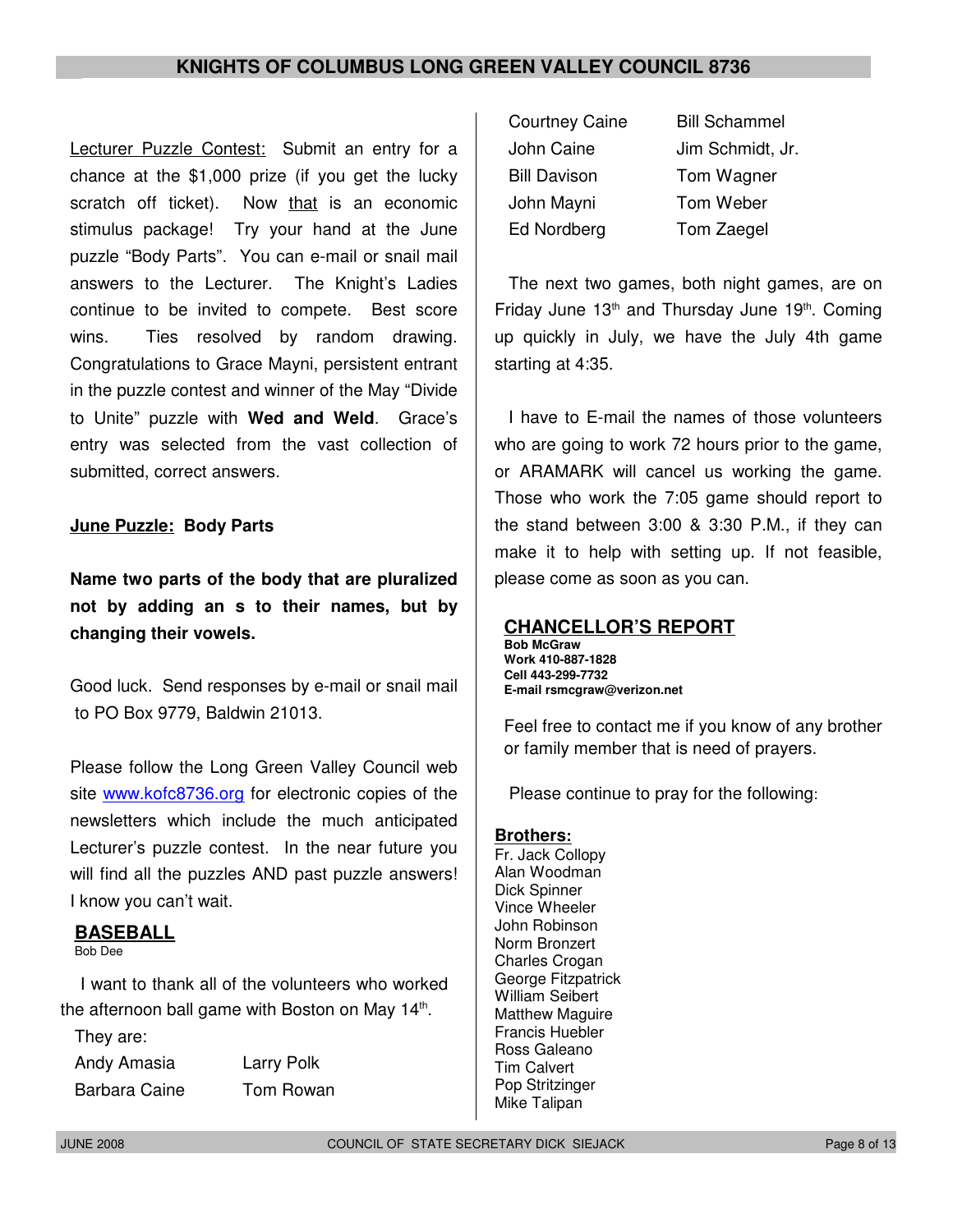#### **Relations:**

Kevin Landefeld, Son of Brother George Landefeld Kim Schlee, Daughter of Brother John Schlee Donna Schott, Niece of PGK Jim Schmidt Sr Norma Ventura, Wife of Brother John Ventura Leonard Scheno, Brother of Jim Scheno Ann Hughes, Mother-in-law of Brother Joe Wenderoth Faith Rowland, Granddaughter of Brother Bill Loeffer Mary Renshaw, Wife of Brother Bob Renshaw Michelle Kanotz Birdsall, Daughter of Brother Bill Kanotz Marilyn Carr, Wife of Brother Ronald Carr, Sr. Vincent Crogan, Brother-in-law of Brother George Landefeld

Phyllis Rowan, Mother of Brother Thomas Rowan Ruth Krivascy, Wife of Brother Kevin

#### **Deceased**

Arlene Hewitt, Sister-in-law for Brother Kevin Krivaccy Emma Imhoff, Sister of Brother Charles Imhoff Rose Wilheimi, Wife of deceased Brother Al John Kraus, Father in Law of Brother Jim Schmidt

#### **JUNE BIRTHDAYS:**

| <b>Ed Cooper</b>      | 7  |
|-----------------------|----|
| David DiGiorgio       | 8  |
| Willie Schammel       | 12 |
| <b>Whitey Carlson</b> | 14 |
| Charles McLeod        | 14 |
| <b>Bob Grill</b>      | 20 |
| John Mayni            | 27 |
| Joe Owens             | 27 |
| Tom Rowan             | 27 |
| Mike Stritzinger      | 27 |
| Msgr. Jack Collopy    | 29 |
| Bernie D'Aleo         | 30 |



# **CONGRATULATION to Richard V. Siejack State Deputy Elect**

At the Maryland State Convention in Ocean City last month, our Long Green Valley Council was honored with the election of State Secretary Richard Siejack as Maryland State Deputy. If the title is not familiar with you, it means that Dick is now the leader of all Knights of Columbus Councils, Fourth degree Assemblies, and all State wide activities. . The following Nomination speech by our own PGK Paul Weber, summarizes Richard's hard work and devotion to the Knights leading to this appointment. The next time you see Dick, congratulate him and pray for his successful tenure as State Deputy.

**The Installation of Richard Siejack as State Deputy will occur at St. Johns Church, Hydes, on July 5, at 2:00 PM. All members are invited, although the reception that follows is by invitation only.**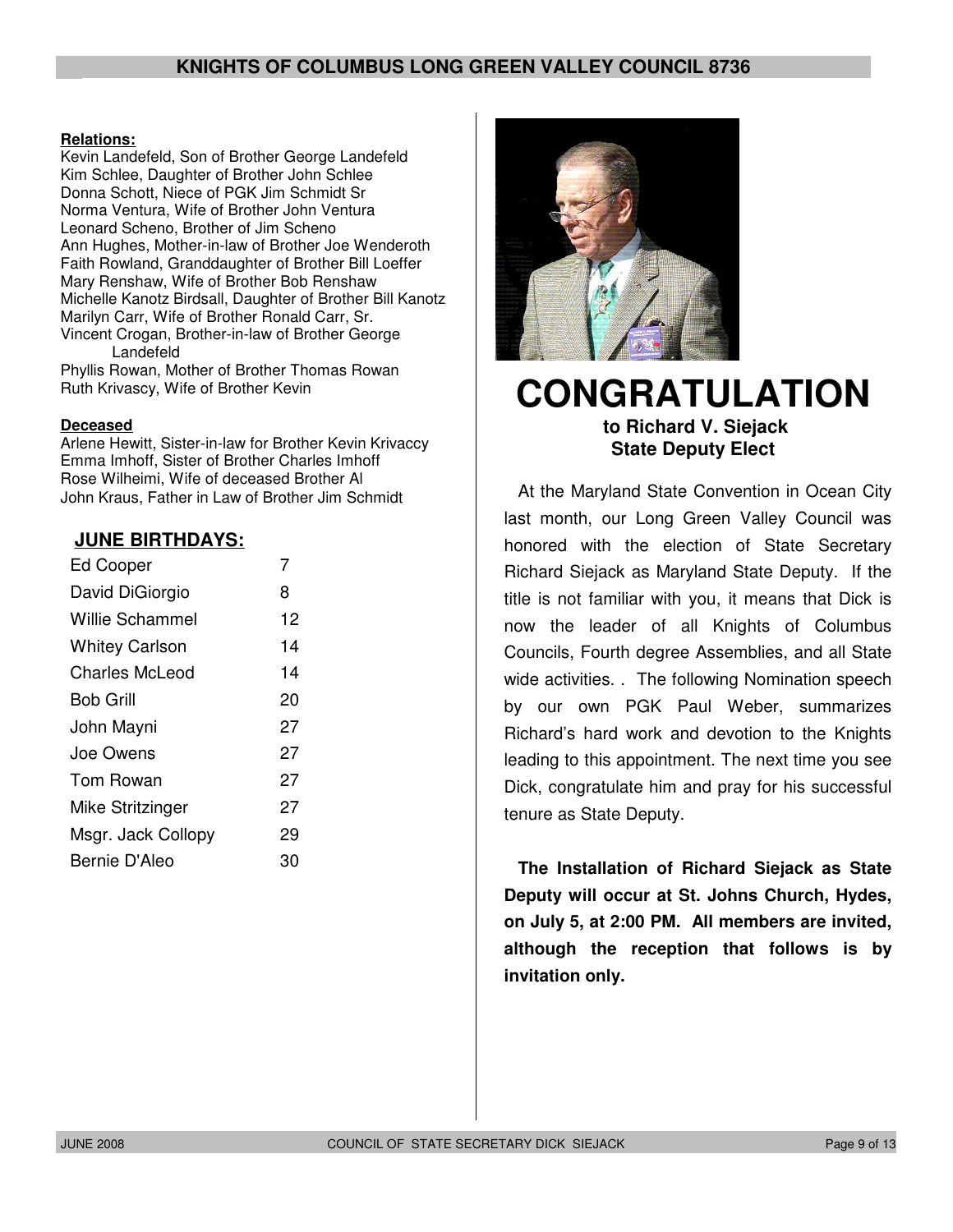# **Nomination Speech For State Secretary Richard V. Siejack To State Deputy**

Reverend Monsignors, Reverend Fathers, Worthy Supreme Director, Worthy Supreme Regional Program Consultant, Worthy State Deputy, Worthy State Officers, Worthy Grand Knights, Delegates and my brothers all:

As I was preparing my remarks for today's nomination, I could not help but recall standing at this same podium eight years ago. It was intimidating, I was nervous but most of all I was excited, excited for my longtime friend knowing that he had the opportunity of being elected State Warden. This morning I am excited once again, excited to have the honor to speak to you about Richard V. Siejack. Excited about what lies ahead in the upcoming fraternal year.

Today, as delegates to this 110th Maryland State Convention, you will have the opportunity and privilege to elect a man I believe is most qualified to lead and motivate this jurisdiction to a higher level of commitment to our faith, our families and our communities. I believe we can all agree the office of State Deputy is demanding and challenging. It requires a special individual, an individual who is ambitious, assertive, caring and trustworthy, an individual that has vision, dedication and discipline. Richard Valentine Siejack has demonstrated these unique qualities on numerous occasions while serving the State

Council especially as a State Officer for the past eight years. He has repeatedly proven by his actions that he has the necessary qualifications required to lead this great jurisdiction.

Richard Siejack was born and raised in Baltimore. He is a graduate of Mt. St. Joseph High School and in 1963 received a Bachelor of Science Degree in Business Administration from Loyola College.

Dick and his wife Pat have been happily married for 44 years and have three children, two sons, Rich and Kevin and a daughter, Tricia. They are also the proud grandparents of six. Dick and Pat are active parishioners of St. John the Evangelist Parish in Hydes, Maryland where they currently serve as Lectors and Eucharistic Ministers.

In 1980, after 17 years in the retail business as a Divisional Merchandising Manager for Hutzler's Department Stores, Dick decided on a career change and joined The Nationwide Insurance Agency. For 25 years he was the very successful owner of his own agency. He retired in January, 2006 and now devotes his time to his family, his church and the Knights of Columbus.

When Long Green Valley Council was instituted in 1984, Dick was a proud member of the charter class. He immediately accepted a leadership position and four years later was elected Grand Knight. During the 1986-1987 fraternal year, Dick was personally responsible for recruiting more than 20 brothers who continue to be the nucleus of a very active council. He has earned the respect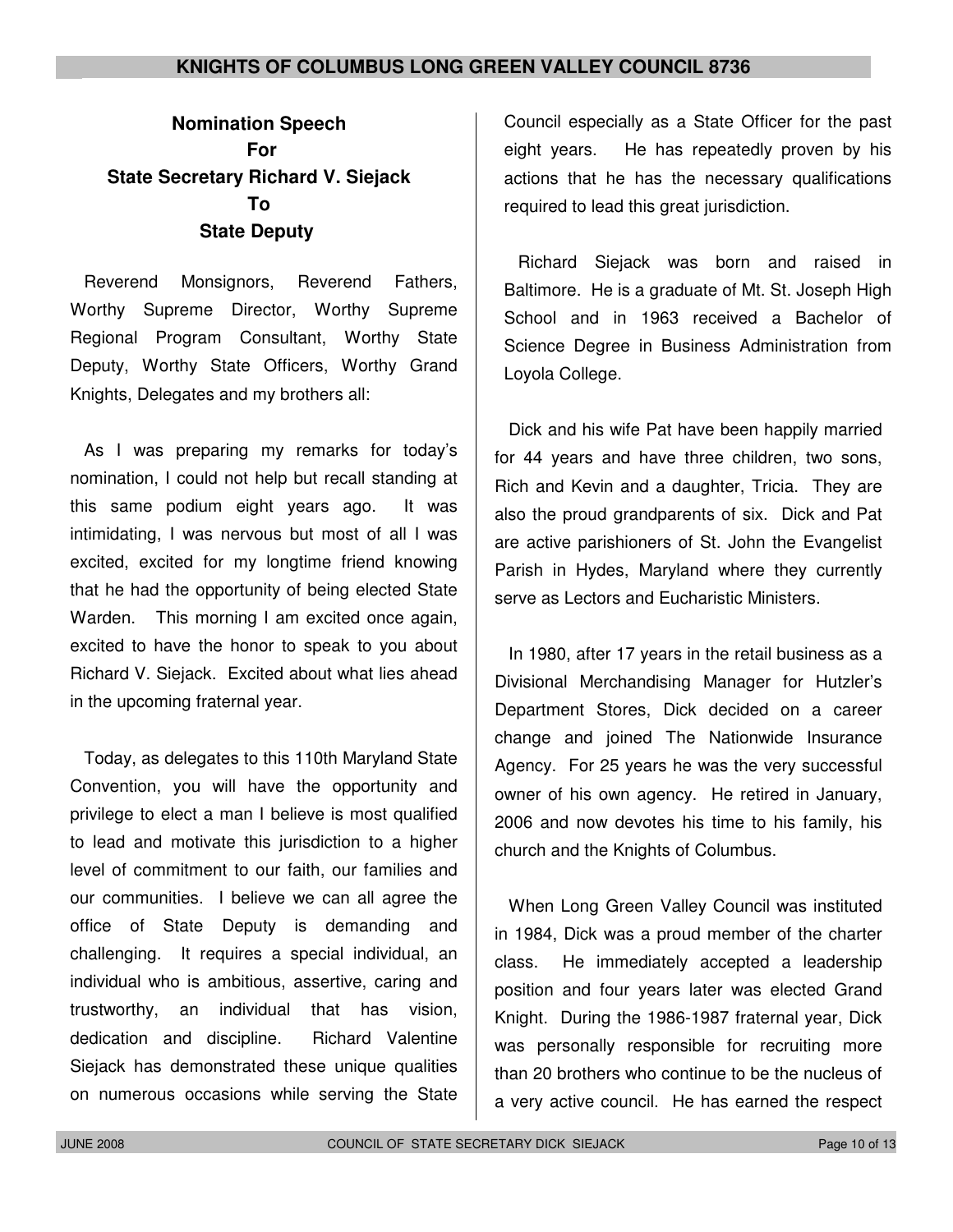of his Brother Knights in his council and throughout the state. Dick has held prominent, responsible positions for the State Council since 1990, most notably as District Deputy, Membership Director and Program Director.

Dick Siejack is a dedicated and experienced leader who has answered the call to serve. He has proven at every level that he is knowledgeable, enthusiastic and reliable. He is willing to work long and hard and to share with all his vision for the role of the Knights in a constantly changing world. He truly believes ALL ARE CALLED TO SERVE.

Brothers, I can assure you, Dick will successfully lead the Maryland State Council because he understands the needs of all Brother Knights. He has the experience to resolve problems at both the State and Council level. As State Deputy, he will be introducing new ideas and new programs that will keep our brotherhood in tune with the challenges each of us will need to address as Catholics and as Knights.

It is with great pleasure that I place in nomination my friend and my brother, Richard V. Siejack, for the office of State Deputy of the Maryland State Council and I solicit your support.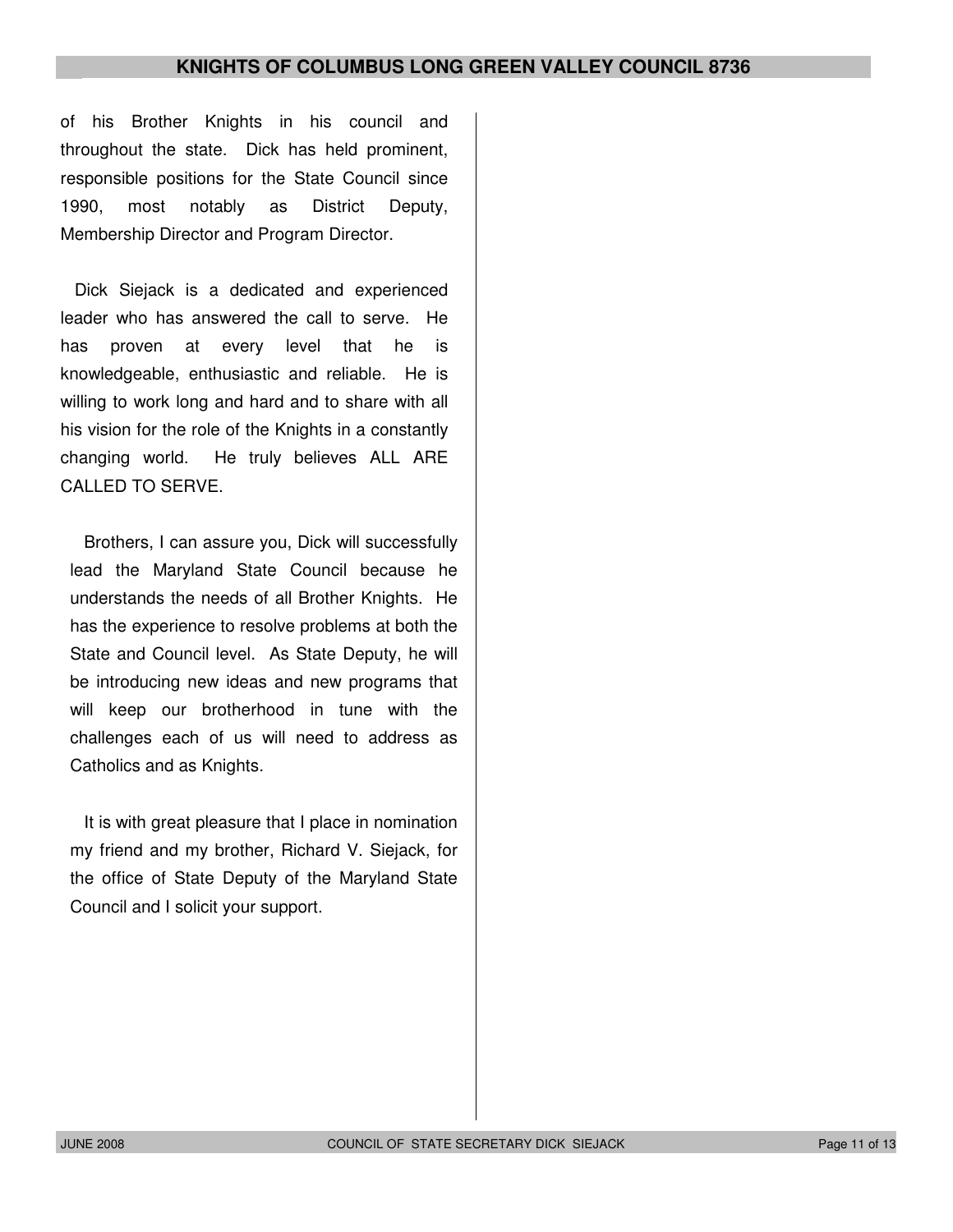| <b>DATES TO REMEMBER</b>         |         |             |                                        |                                        |  |
|----------------------------------|---------|-------------|----------------------------------------|----------------------------------------|--|
| DATE DAY                         |         | <b>TIME</b> | <b>ACTIVITY</b>                        | <b>LOCATION</b>                        |  |
| <b>JUNE</b>                      |         |             |                                        |                                        |  |
| 05                               | Thurs.  | 6:45 PM     | <b>Officers Meeting</b>                | <b>Council Home</b>                    |  |
| 07                               | Sat.    | 12 Noon     | <b>Ladies Farewell Luncheon</b>        | Port Royal Restaurant, Rt. 152 & Rt. 1 |  |
| 10                               | Tues.   | 8:00 PM     | <b>Business Meeting</b>                | <b>Council Home</b>                    |  |
| 12                               | Thurs.  | 8:00 PM     | <b>BCGK Meeting</b>                    | Long Green Valley Council              |  |
| 13                               | Fri.    | 7:05 PM     | <b>Baseball Game-Pirates</b>           | <b>Camden Yards</b>                    |  |
| 19                               | Thurs.  | 8:00 PM     | <b>ABJC Meeting</b>                    | Long Green Valley Council              |  |
| 19                               | Thurs.  | 7:05 PM     | <b>Baseball Game-Astros</b>            | <b>Camden Yards</b>                    |  |
| 21/22                            | Sat/Sun |             | <b>Construction Project</b>            |                                        |  |
| 24                               | Tues.   | 8:00 PM     | Social Meeting                         | <b>Council Home</b>                    |  |
| 29                               | Sun.    | 7:30 AM     | <b>Fifth Sunday Mass</b>               | St. Johns Church/Sunshine Grill        |  |
| <b>JULY</b>                      |         |             |                                        |                                        |  |
| <b>Knights ladies No Meeting</b> |         |             |                                        |                                        |  |
| 03                               | Thurs.  | 6:45 PM     | <b>Council Officers Meeting</b>        | <b>Council Home</b>                    |  |
| 04                               | Fri.    | 4:35 PM     | <b>Baseball-Texas Rangers</b>          | <b>Camden Yards</b>                    |  |
| 09                               | Tues.   | 8:00 PM     | <b>Business Meeting</b>                | <b>Council Home</b>                    |  |
| 10                               | Thurs.  | 8:00 PM     | <b>BCGK</b> meeting                    |                                        |  |
| 17                               | Thurs.  | 8:00 PM     | <b>ABJC Meeting</b>                    | Fr. O'Neill Council                    |  |
| 22                               | Tues.   | 8:00 PM     | Social Meeting                         | <b>Council Home</b>                    |  |
| 25                               | Fri.    | 7:05 PM     | Baseball Game-L.A. Angels Camden Yards |                                        |  |
|                                  |         |             |                                        |                                        |  |